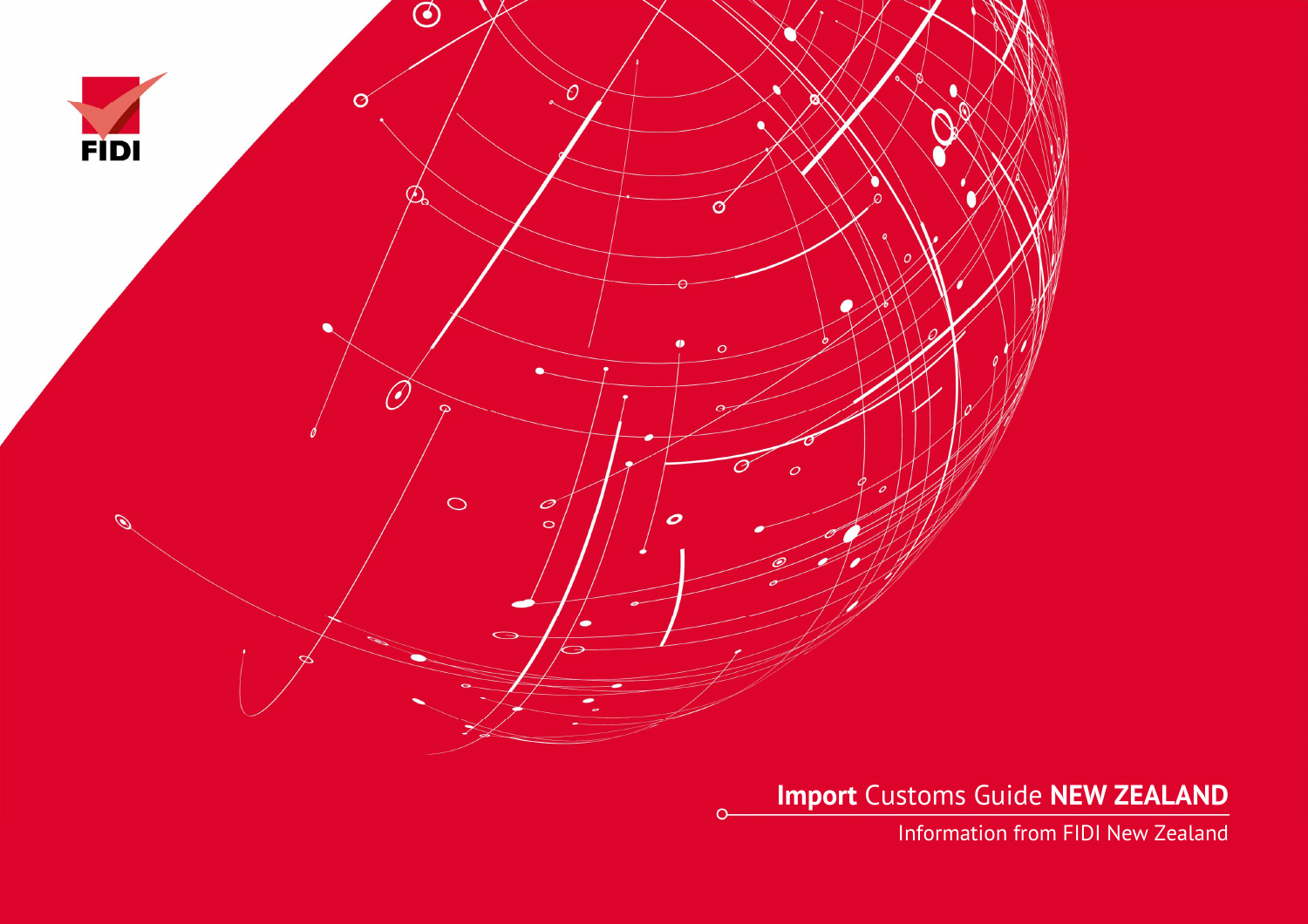# **Import Customs guide** NEW ZEALAND**FAIN**

### **The global quality standard for international moving.**

The FAIM label is your global assurance for a smooth, safe and comprehensive relocation process.

| <b>GOODS</b>                          | <b>DOCUMENTS REQUIRED</b>                                                                                                                                                                                                                                                                                                                                                                                                                                                                                                                                                                                                                                                                                                                                                                                                                                                                                                                                                                                                          | <b>CUSTOMS PRESCRIPTIONS</b>                                                                                                                                                                                                                                                                                                                                                                                                                                                                                                                                                                                                                                                                                                                                                                                                                                                                         | <b>REMARKS</b>                                                                                                                                                                                                                                                                                                                                                                                                                                                                                                                                                                                                                                                                                                                                                                                                                                                                                                                                                                            |
|---------------------------------------|------------------------------------------------------------------------------------------------------------------------------------------------------------------------------------------------------------------------------------------------------------------------------------------------------------------------------------------------------------------------------------------------------------------------------------------------------------------------------------------------------------------------------------------------------------------------------------------------------------------------------------------------------------------------------------------------------------------------------------------------------------------------------------------------------------------------------------------------------------------------------------------------------------------------------------------------------------------------------------------------------------------------------------|------------------------------------------------------------------------------------------------------------------------------------------------------------------------------------------------------------------------------------------------------------------------------------------------------------------------------------------------------------------------------------------------------------------------------------------------------------------------------------------------------------------------------------------------------------------------------------------------------------------------------------------------------------------------------------------------------------------------------------------------------------------------------------------------------------------------------------------------------------------------------------------------------|-------------------------------------------------------------------------------------------------------------------------------------------------------------------------------------------------------------------------------------------------------------------------------------------------------------------------------------------------------------------------------------------------------------------------------------------------------------------------------------------------------------------------------------------------------------------------------------------------------------------------------------------------------------------------------------------------------------------------------------------------------------------------------------------------------------------------------------------------------------------------------------------------------------------------------------------------------------------------------------------|
| <b>Personal and Household effects</b> | MPI 'Personal Effects - Supplementary<br>Declaration'.<br>Inventory of goods.<br>Combined Customs and Quarantine<br>declaration 'Unaccompanied Personal<br>Baggage Declaration' (NZCS218) &<br>Supplementary page (NZCS218A).<br>Copy of passport (identification page and<br>entry visa only).<br>Documents authorising residence in New<br>Zealand - any of the following:<br>A New Zealand or Australian Passport.<br>A current New Zealand Residence visa or<br>permit or a current New Zealand<br>returning residence visa or permit.<br>A current permanent residence visa<br>(including a residence return visa) issued<br>by the Government of the Commonwealth<br>of Australia.<br>• A current New Zealand work visa or a<br>work permit that was issued for a<br>minimum of twelve months.<br>A current New Zealand work visa or work<br>permit issued under the Work to<br>Residence (Skilled Migrant Category)<br>policy or the Long Term Business<br>Visa/Permit category.<br>A current New Zealand visitor's visa or | Concessionary entry (duty and / or tax free)<br>for household effects is available to persons<br>who meet all of the following conditions:<br>• Have arrived and on the date the effects<br>are imported, hold a document<br>authorizing residence in New Zealand<br>(see left); and<br>Have resided outside of NZ for the whole<br>of 21 months before the date of arrival in<br>NZ; and<br>• Have owned and used the household<br>goods before the date of departure for<br>NZ; and<br>• The goods are being imported for own<br>personal use and note for sale, gift,<br>disposal or exchange.<br>Note: If goods falling within the description<br>and criteria in this concession are imported<br>into New Zealand more than 5 years after<br>the arrival of the passenger into New<br>Zealand, the goods may be admitted under<br>the concession only with the consent of a<br>Customs Officer. | MPI (Ministry for Primary Industries)<br>'Personal Effects - Supplementary<br>Declaration' must be completed by the<br>importer at origin at the time the shipment<br>is being packed and must be forwarded to<br>your destination agent together with the<br>rest of the documentation for each<br>shipment.<br>Many standard household items can be<br>prohibited or restricted and subject to<br>inspection by MPI (Ministry for Primary<br>Industries) such as foodstuffs, garden tools<br>and equipment, outdoor furniture, sporting<br>goods and equipment. For further<br>information, refer to MPI website:<br>www.mpi.govt.nz.<br>• All shipments entering New Zealand need to<br>go via an MPI approved transitional facility<br>for unloading and final clearances including<br>FCL containers, therefore shipments will not<br>be delivered direct to residence in the<br>shipping container.<br>All New Zealand FIDI agents operate MPI<br>Approved Transitional Facilities. |

#### All rights reserved. This publication may not be reproduced in any form without the permission of the FIDI Global Alliance. The FIDI Global Alliance cannot take responsibility for the contents

of this publication. It is recommended to verify this information with a FIDI Affiliate prior to shipping. This document is produced based on the information supplied at the mentioned date.

### **FIDI Import** Customs Guide NEW

ZEALAND



FIDI ACCREDITED<br>INTERNATIONAL

**MOVER** 

#### **Last updated on 6 Aug. 2020** 2 / 8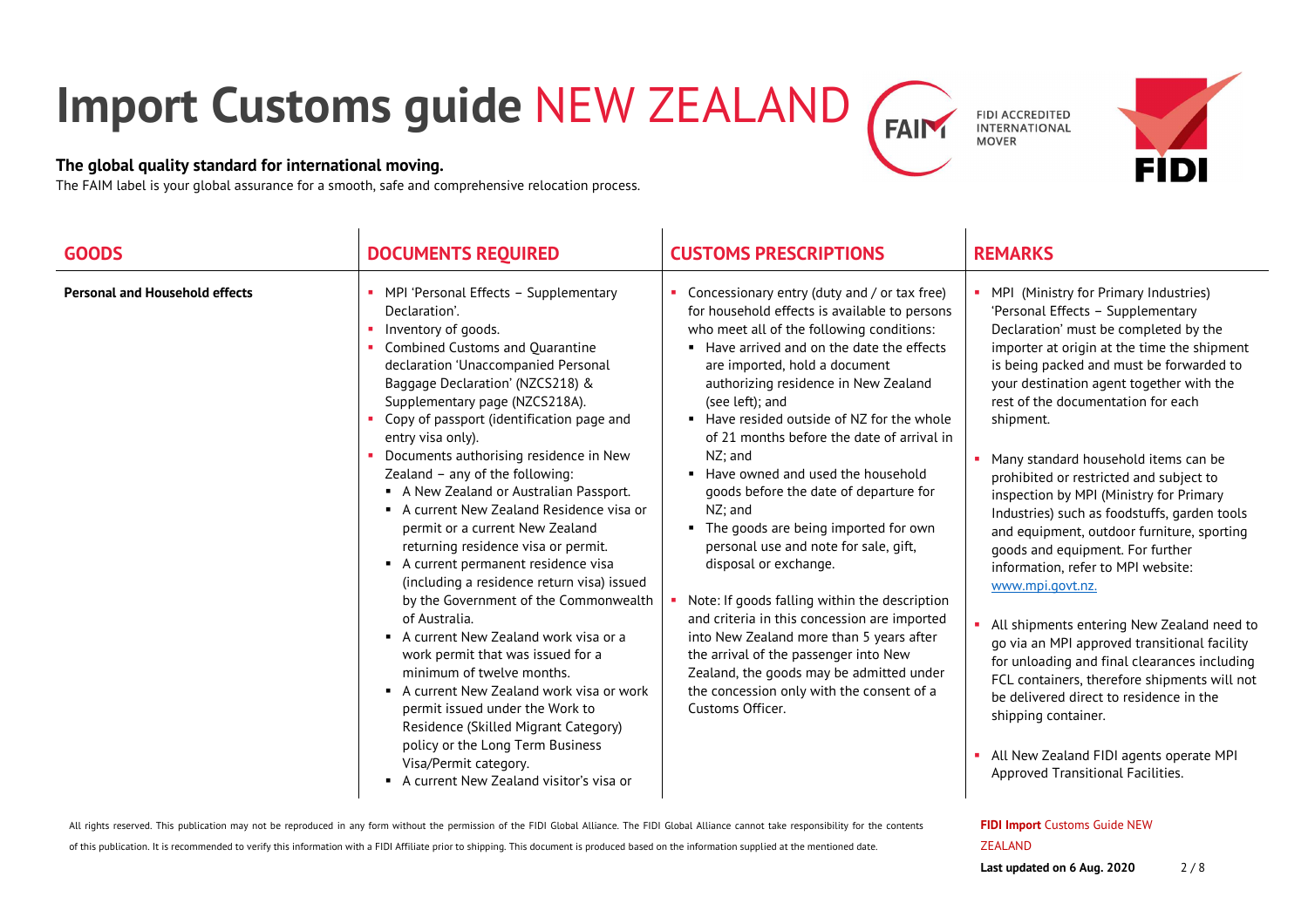| <b>GOODS</b>                                                       | <b>DOCUMENTS REQUIRED</b>                                             | <b>CUSTOMS PRESCRIPTIONS</b>                                                                                                                                                                                                                                                                                                                                                                                                                                                                                                                                                                                                                       | <b>REMARKS</b> |
|--------------------------------------------------------------------|-----------------------------------------------------------------------|----------------------------------------------------------------------------------------------------------------------------------------------------------------------------------------------------------------------------------------------------------------------------------------------------------------------------------------------------------------------------------------------------------------------------------------------------------------------------------------------------------------------------------------------------------------------------------------------------------------------------------------------------|----------------|
|                                                                    | permit that was issued for a minimum of<br>three years.               |                                                                                                                                                                                                                                                                                                                                                                                                                                                                                                                                                                                                                                                    |                |
| Diplomatic shipments (personal / household<br>effects)             | Diplomatic declaration.<br>• Inventory of goods.                      | • Owner must also complete Customs and<br>Quarantine declaration.<br>• Declaration to be signed by the Consulate.<br>• Importation of alcohol:<br>Restrictions will not normally be placed<br>on the quantities of duty-free or tax-<br>exempt goods that may be imported,<br>provided they meet the reasonable<br>personal requirements of an eligible<br>individual or are clearly identified for<br>official use.<br>• The New Zealand Customs Service<br>monitors the quantity of goods<br>imported/purchased duty/tax-exempt.<br>Where it is considered such<br>imports/purchases are in excess of<br>"reasonable requirements", the Chief of |                |
|                                                                    |                                                                       | Protocol will be advised and an<br>explanation will be sought from the Head<br>of Mission/ Post concerned.                                                                                                                                                                                                                                                                                                                                                                                                                                                                                                                                         |                |
| Wedding trousseaux (included with personal /<br>household effects) | • Inventory.                                                          | • Wedding gift treated the same as Personal<br>and Household Effects noted above.                                                                                                                                                                                                                                                                                                                                                                                                                                                                                                                                                                  |                |
| Inheritance                                                        | Death certificate and either letter from<br>Executor or Copy of Will. | Goods are admitted free of duty provided a<br>copy of Will or Executor's letter is sighted.                                                                                                                                                                                                                                                                                                                                                                                                                                                                                                                                                        |                |
|                                                                    |                                                                       | • The name of the beneficiary and his/her<br>legacy must be specified.                                                                                                                                                                                                                                                                                                                                                                                                                                                                                                                                                                             |                |

All rights reserved. This publication may not be reproduced in any form without the permission of the FIDI Global Alliance. The FIDI Global Alliance cannot take responsibility for the contents of this publication. It is recommended to verify this information with a FIDI Affiliate prior to shipping. This document is produced based on the information supplied at the mentioned date.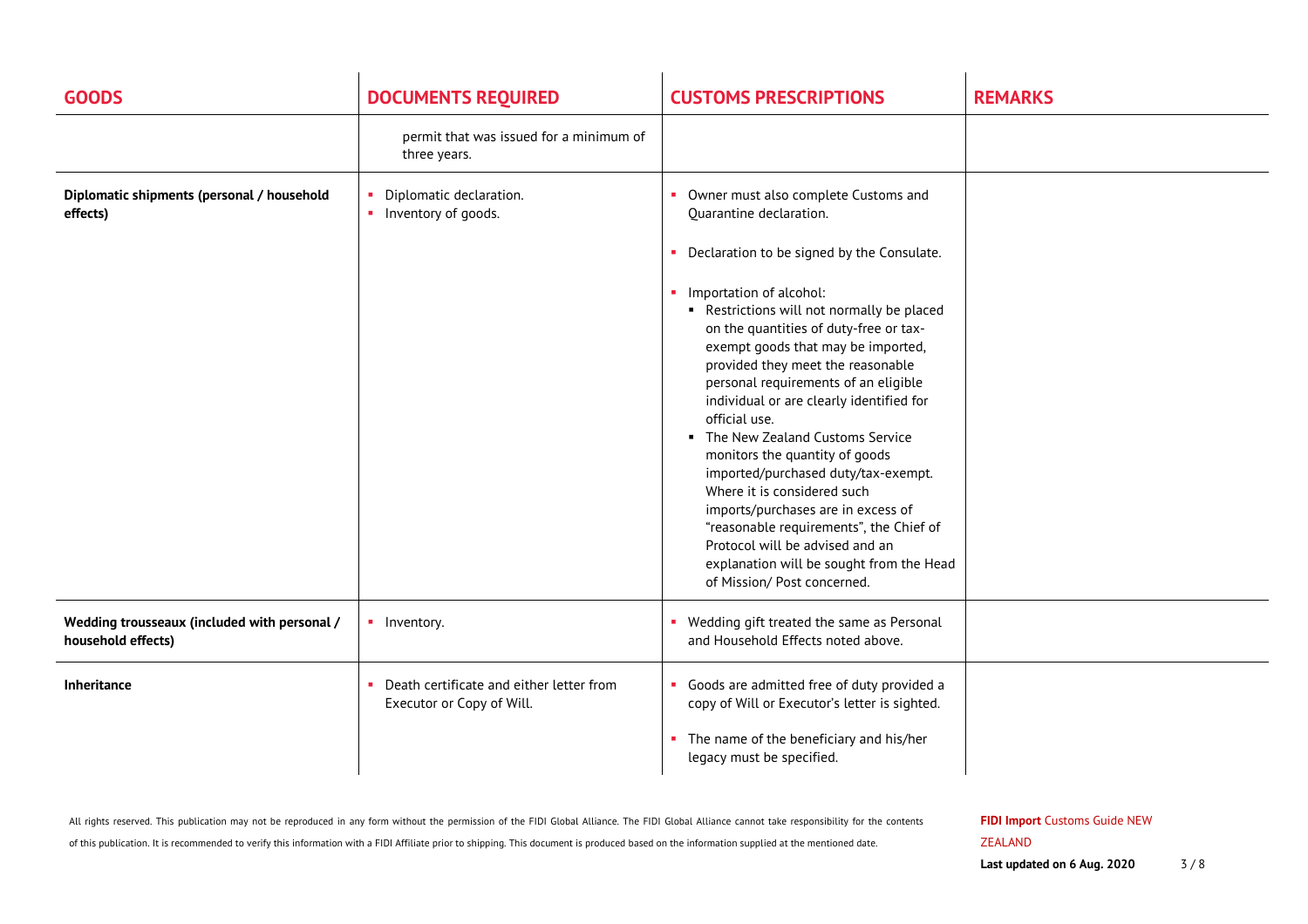| <b>GOODS</b>                                                                                              | <b>DOCUMENTS REQUIRED</b>                                                                                                                                                                                                                                                                                                                                                                                                                                                                                                                                                                               | <b>CUSTOMS PRESCRIPTIONS</b>                                                                                                                                                                                                                                                                                                                                                                                                                                                                                                                                                                                          | <b>REMARKS</b>                                                                                                                                                                                                                                                                                                                                                                                                                                                                                                                                                                                   |
|-----------------------------------------------------------------------------------------------------------|---------------------------------------------------------------------------------------------------------------------------------------------------------------------------------------------------------------------------------------------------------------------------------------------------------------------------------------------------------------------------------------------------------------------------------------------------------------------------------------------------------------------------------------------------------------------------------------------------------|-----------------------------------------------------------------------------------------------------------------------------------------------------------------------------------------------------------------------------------------------------------------------------------------------------------------------------------------------------------------------------------------------------------------------------------------------------------------------------------------------------------------------------------------------------------------------------------------------------------------------|--------------------------------------------------------------------------------------------------------------------------------------------------------------------------------------------------------------------------------------------------------------------------------------------------------------------------------------------------------------------------------------------------------------------------------------------------------------------------------------------------------------------------------------------------------------------------------------------------|
| Piano with ivory keys                                                                                     | • Pre-Convention CITES permit is required to<br>import piano with ivory keys.                                                                                                                                                                                                                                                                                                                                                                                                                                                                                                                           | On shipment, please ensure that the<br>exporter includes the original CITES permit<br>(not a photocopy) with the specimen. The<br>permit also requires validation by border<br>officials before exit from the country of<br>export. The original validated permit must<br>accompany the goods and be surrendered on<br>import in New Zealand to border officials to<br>enable clearance.                                                                                                                                                                                                                              | • Further information on the implementation<br>of CITES from the Department of<br>Conservation website can be found here<br>http://www.doc.govt.nz/about-<br>us/international-agreements/endangered-<br>species/                                                                                                                                                                                                                                                                                                                                                                                 |
| New furniture, Household items, Presents and<br>Souvenirs (included with personal / household<br>effects) | • Purchase invoices / receipts, the "Trade"<br>Single Window- Client Registration<br>Application" NZSC224 needs to be<br>completed (agent will supply when<br>required).                                                                                                                                                                                                                                                                                                                                                                                                                                | • If recently purchased prior to shipment duty<br>and GST may apply.                                                                                                                                                                                                                                                                                                                                                                                                                                                                                                                                                  |                                                                                                                                                                                                                                                                                                                                                                                                                                                                                                                                                                                                  |
| Jewellery (included with personal / household<br>effects)                                                 | • Inventory.                                                                                                                                                                                                                                                                                                                                                                                                                                                                                                                                                                                            | Duty free subject to conditions of "Personal<br>and Household Effects".                                                                                                                                                                                                                                                                                                                                                                                                                                                                                                                                               |                                                                                                                                                                                                                                                                                                                                                                                                                                                                                                                                                                                                  |
| Motor cars, motor cycles, motor scooters                                                                  | Copy of passport.<br>• Original registration / ownership certificate<br>and / or original deregistration certificate as<br>applicable.<br>• Purchase invoice.<br>• Original compliance certificate issued by the<br>manufacturer of the car if applicable /<br>required.<br>Documents authorizing residence in New<br>Zealand - any of the following:<br>A New Zealand or Australian passport.<br>A current New Zealand residence visa or<br>permit or a current New Zealand<br>returning residence visa or permit.<br>A current permanent residence visa<br>(including a residence return visa) issued | Concessionary entry (duty and / or tax free)<br>is available to persons who meet all of the<br>following conditions:<br>Have arrived and on the date the motor<br>vehicle is imported, hold a document<br>authorizing residence in New Zealand<br>(see left); and<br>Have resided outside of NZ for the whole<br>of 21 months before the date of arrival in<br>NZ; and<br>Have owned and used the vehicle for at<br>least 12 months before the date of<br>departure to NZ or the date on which the<br>vehicle is surrendered for shipping,<br>whichever is earlier; and<br>• Do not sell the vehicle within 24 months | Importers qualifying for concessionary entry<br>(duty and / or tax-free) must sign a 'Deed of<br>Undertaking'.<br>• The vehicle also needs a structural<br>inspection, once this is done and is cleared<br>through Customs and MPI the motor vehicle<br>will be required to be tested for certification<br>to New Zealand Safety and Compliance<br>Standards - it is important that owner<br>checks prior to shipment that vehicle will<br>comply. For full details, refer to website for<br>the New Zealand Transport Agency<br>www.nzta.govt.nz.<br>• It is recommended that motor vehicles be |

of this publication. It is recommended to verify this information with a FIDI Affiliate prior to shipping. This document is produced based on the information supplied at the mentioned date.

**FIDI Import** Customs Guide NEW ZEALAND**Last updated on 6 Aug. 2020** 4 / 8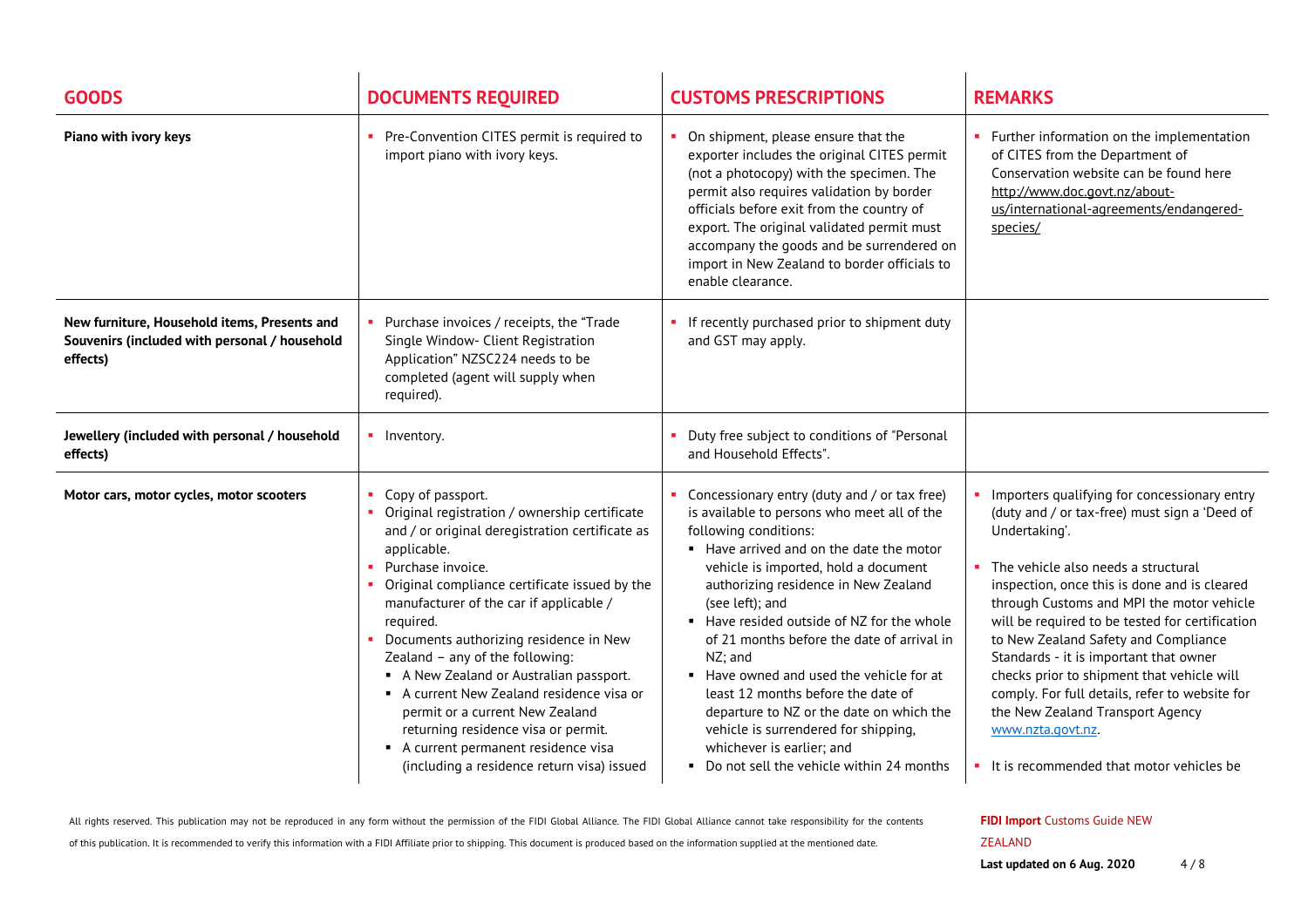| <b>GOODS</b>                          | <b>DOCUMENTS REQUIRED</b>                                                                                                                                                                                                                                                                                                                                                                                                                                 | <b>CUSTOMS PRESCRIPTIONS</b>                                                                                                                                                                                                                                                                                                                                                                                                                                                                                                                                                                                                                                                                                                                                            | <b>REMARKS</b>                                                                                                                                                                                                                                                                                                                                                                                                                                                                                                                                                                                                                                                                                                                                          |
|---------------------------------------|-----------------------------------------------------------------------------------------------------------------------------------------------------------------------------------------------------------------------------------------------------------------------------------------------------------------------------------------------------------------------------------------------------------------------------------------------------------|-------------------------------------------------------------------------------------------------------------------------------------------------------------------------------------------------------------------------------------------------------------------------------------------------------------------------------------------------------------------------------------------------------------------------------------------------------------------------------------------------------------------------------------------------------------------------------------------------------------------------------------------------------------------------------------------------------------------------------------------------------------------------|---------------------------------------------------------------------------------------------------------------------------------------------------------------------------------------------------------------------------------------------------------------------------------------------------------------------------------------------------------------------------------------------------------------------------------------------------------------------------------------------------------------------------------------------------------------------------------------------------------------------------------------------------------------------------------------------------------------------------------------------------------|
|                                       | by the Government of the Commonwealth<br>of Australia.<br>A current New Zealand work visa or a<br>work permit that was issued for a<br>minimum of twelve months.<br>A current New Zealand work visa or work<br>permit issued under the Work to<br>Residence (Skilled Migrant Category)<br>policy or the Long Term Business<br>Visa/Permit category.<br>A current New Zealand visitor's visa or<br>permit that was issued for a minimum of<br>three years. | of importation.<br>• Note: If goods falling within the description<br>and criteria in this concession are imported<br>into New Zealand more than 5 years after<br>the arrival of the passenger into New<br>Zealand, the goods may be admitted under<br>the concession only with the consent of a<br>Customs Officer.<br>All other importers will attract GST at 15%<br>of the vehicles CIF value (purchase price,<br>freight and marine insurance). There is no<br>duty on vehicles being imported into New<br>Zealand (duty is however applicable on<br>motor homes for non-qualifying migrants).<br>An allowance for depreciation may be made<br>depending on length of ownership overseas.<br>For full details, refer to website NZ Customs:<br>www.customs.govt.nz. | steam-cleaned and vacuumed prior to<br>shipment however this is not a guarantee<br>MPI will not order again on arrival in New<br>Zealand.<br>Be aware of the brown marmorated stink<br>bug season (September - April):<br>• Containerised cargo and or breakbulk<br>from the targeted risk countries must be<br>treated prior to arriving to New Zealand.<br>Failure to meet the Import Health<br>Standards will result in re-shipment or<br>destruction of the sea container and<br>cargo.<br>Please refer to following link for further<br>details:<br>https://www.biosecurity.govt.nz/importin<br>g/vehicles-and-machinery/requirements-<br>documents-for-importing-vehicles-<br>machinery-or-equipment/brown-<br>marmorated-stink-bug-requirements/ |
| <b>Left-hand-Drive Motor Vehicles</b> | Same as for motor vehicles.                                                                                                                                                                                                                                                                                                                                                                                                                               |                                                                                                                                                                                                                                                                                                                                                                                                                                                                                                                                                                                                                                                                                                                                                                         | • Left hand drive vehicles – owner should<br>check before importing a LHD vehicle if the<br>vehicle belongs to one of the permitted<br>categories or is capable of being converted<br>to RHD. For full details refer to website for<br>the New Zealand Transport Agency<br>www.nzta.govt.nz                                                                                                                                                                                                                                                                                                                                                                                                                                                             |
| <b>Caravans, Trailers</b>             | Refer 'personal and household effects'.                                                                                                                                                                                                                                                                                                                                                                                                                   |                                                                                                                                                                                                                                                                                                                                                                                                                                                                                                                                                                                                                                                                                                                                                                         |                                                                                                                                                                                                                                                                                                                                                                                                                                                                                                                                                                                                                                                                                                                                                         |
| <b>Boats</b>                          | Same as for motor vehicles.                                                                                                                                                                                                                                                                                                                                                                                                                               | Same as for motor vehicles (excluding<br>compliance).                                                                                                                                                                                                                                                                                                                                                                                                                                                                                                                                                                                                                                                                                                                   | Strongly recommended to contact N.Z.<br>Customs for exact details.<br>• For full details, refer to NZ Customs website                                                                                                                                                                                                                                                                                                                                                                                                                                                                                                                                                                                                                                   |
|                                       | All rights reserved. This publication may not be reproduced in any form without the permission of the FIDI Global Alliance. The FIDI Global Alliance cannot take responsibility for the contents                                                                                                                                                                                                                                                          |                                                                                                                                                                                                                                                                                                                                                                                                                                                                                                                                                                                                                                                                                                                                                                         | <b>FIDI Import Customs Guide NEW</b>                                                                                                                                                                                                                                                                                                                                                                                                                                                                                                                                                                                                                                                                                                                    |

of this publication. It is recommended to verify this information with a FIDI Affiliate prior to shipping. This document is produced based on the information supplied at the mentioned date.

**Last updated on 6 Aug. 2020** 5 / 8

ZEALAND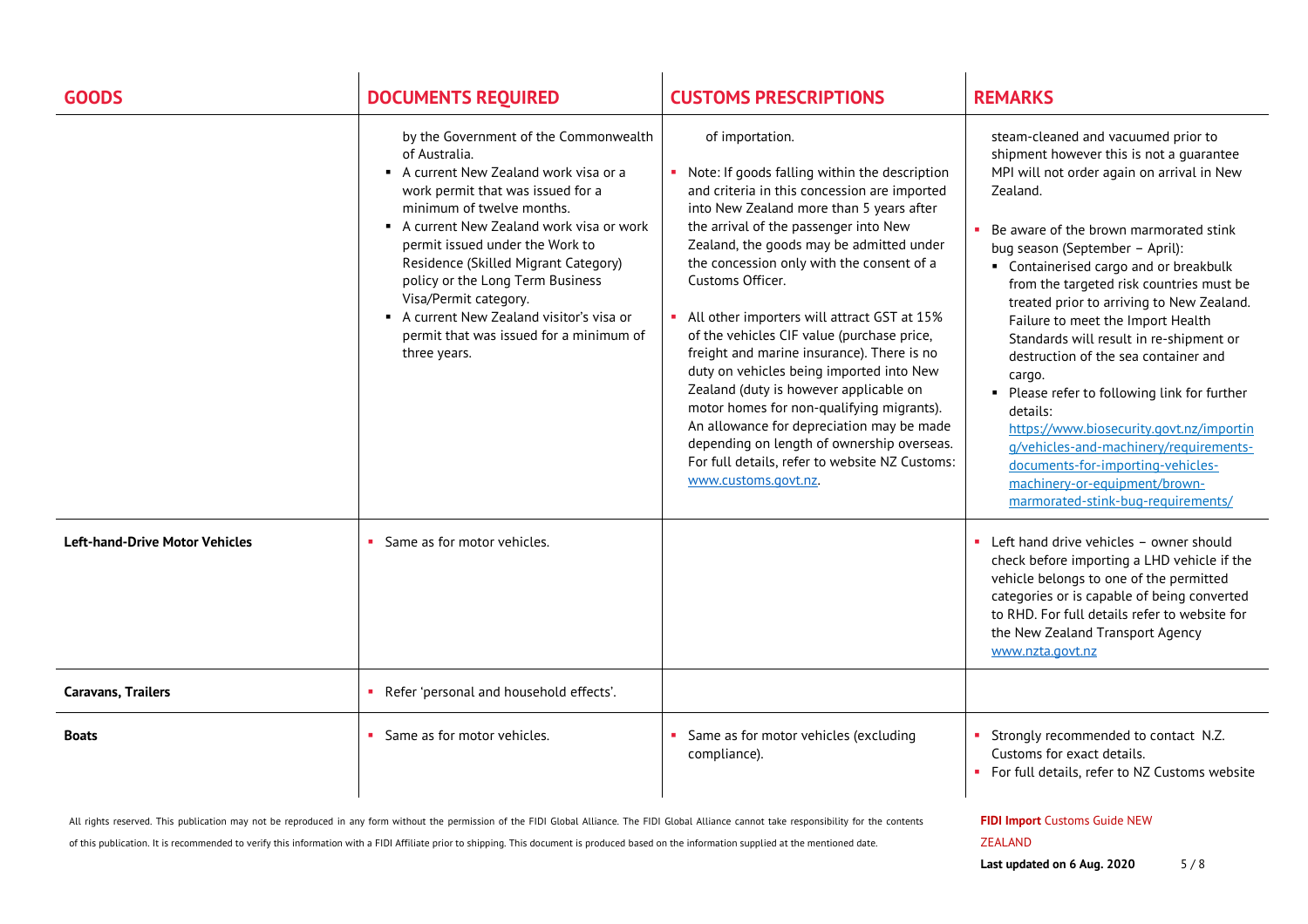| <b>GOODS</b>                          | <b>DOCUMENTS REQUIRED</b>                             | <b>CUSTOMS PRESCRIPTIONS</b>                                                                                                                                                                                                                                                                                                                                                                                                                                               | <b>REMARKS</b>                                                                                                                             |
|---------------------------------------|-------------------------------------------------------|----------------------------------------------------------------------------------------------------------------------------------------------------------------------------------------------------------------------------------------------------------------------------------------------------------------------------------------------------------------------------------------------------------------------------------------------------------------------------|--------------------------------------------------------------------------------------------------------------------------------------------|
|                                       |                                                       |                                                                                                                                                                                                                                                                                                                                                                                                                                                                            | www.customs.govt.nz.                                                                                                                       |
| <b>Firearms</b>                       | Import permit and firearms licence from NZ<br>Police. | Pistols, revolvers and some rifles are<br>prohibited.<br>Used firearms are subject to conditions of<br>'Removal goods'. For full details, refer to NZ<br>Police website: www.police.govt.nz.                                                                                                                                                                                                                                                                               | • Firearms will be seized by NZ Customs<br>pending production of Firearms Permit.                                                          |
| <b>Prescribed Medicines</b>           | • Copy of prescription or letter from doctor.         | Duty Free.                                                                                                                                                                                                                                                                                                                                                                                                                                                                 |                                                                                                                                            |
| Plants, Vegetable and animal products |                                                       | • Most plants and products are prohibited.                                                                                                                                                                                                                                                                                                                                                                                                                                 | • Must not despatch without checking<br>whether allowed entry. VERY STRICT<br>REGULATION.<br>For full details refer: www.mpi.govt.nz       |
| Pets (dogs, cats)                     | • Health certificate.<br>• Import Permit.             | Duty free entry.<br>• There are many restrictions on animal types<br>and breeds that are prohibited from entering<br>New Zealand.                                                                                                                                                                                                                                                                                                                                          | • Can be subject to strict quarantine<br>regulations.<br>• For full details refer to NZ Quarantine<br>Service MPI website: www.mpi.govt.nz |
| <b>Prohibited items</b>               |                                                       | Narcotics (Drugs), Incitements<br>Pornographic material.<br>• Certain types of weapons such as flick<br>knives, swordsticks, knuckle-dusters, and<br>any weapon designed or disguised to give<br>the appearance of another article.<br>Ivory, turtle and tortoise and other<br>endangered species (except with CITES<br>certification).<br>Meat and meat products, honey, eggs and<br>egg products, dairy products, popcorn.<br>Tobacco products, tobacco leaf and tobacco | For further advise refer:<br>www.mpi.govt.nz<br>www.customs.govt.nz                                                                        |

of this publication. It is recommended to verify this information with a FIDI Affiliate prior to shipping. This document is produced based on the information supplied at the mentioned date.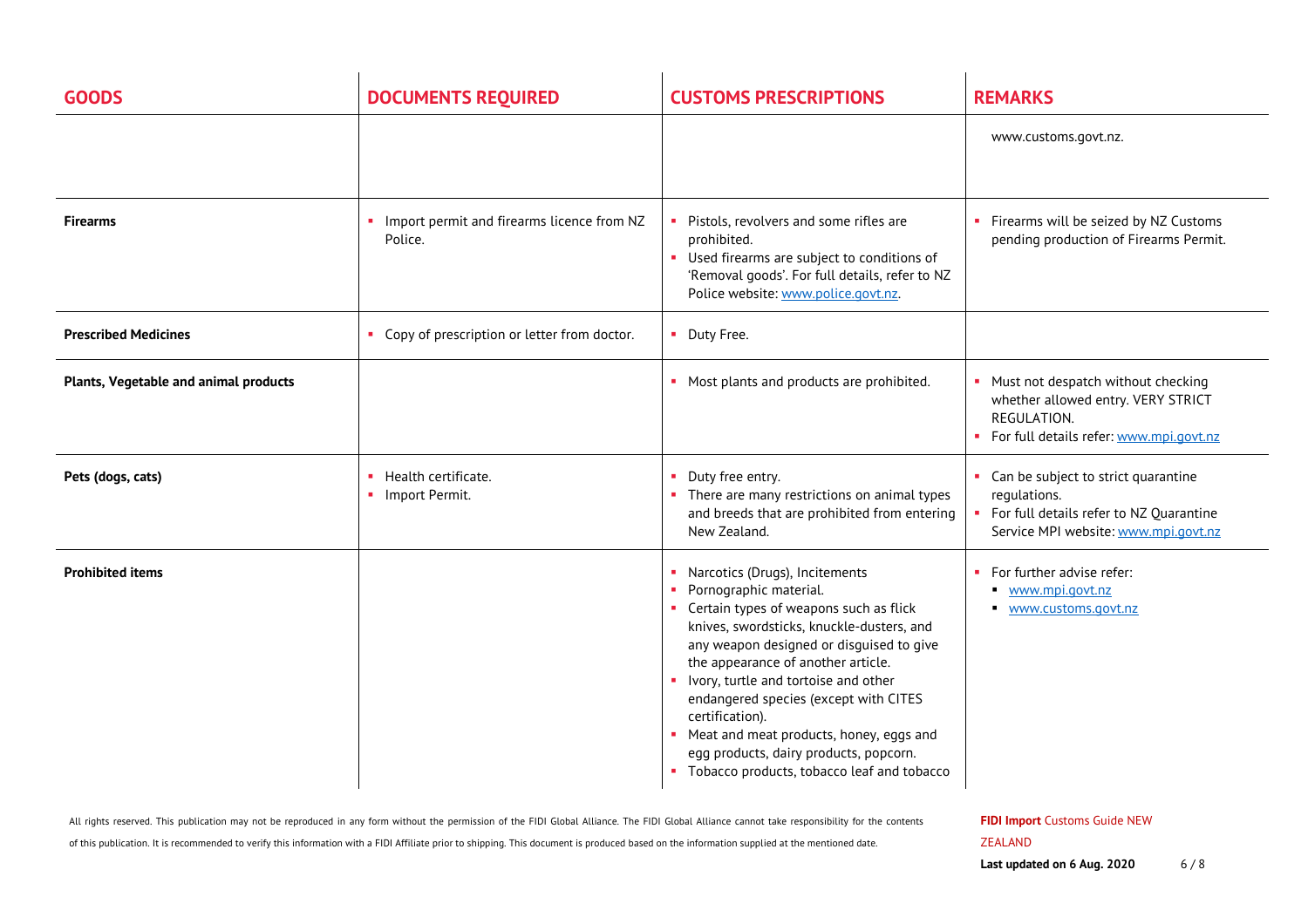| <b>GOODS</b>            | <b>DOCUMENTS REQUIRED</b> | <b>CUSTOMS PRESCRIPTIONS</b>                                                                                                                                                                                                                                                                                                                                                                      | <b>REMARKS</b>                                        |
|-------------------------|---------------------------|---------------------------------------------------------------------------------------------------------------------------------------------------------------------------------------------------------------------------------------------------------------------------------------------------------------------------------------------------------------------------------------------------|-------------------------------------------------------|
|                         |                           | refuse:<br>• Prohibited since July 2020.<br>Importers are required to have a permit<br>prior to import of these products.<br>• Permits are approved and issued by New<br>Zealand Customs Service.<br>• All tobacco attracts high duties and tax<br>(there is no duty free concessionary<br>allowance).<br>• if no permit is issued the cigarettes will<br>be destroyed.                           |                                                       |
| <b>Wooden Packaging</b> |                           | Wood packaging used in shipments entering<br>New Zealand <b>must</b> comply with the ISPM 15<br>standard and carry the appropriate mark.<br>Consignments that contain non-compliant<br>wood packaging will be treated, destroyed<br>or re-exported at the discretion of MPI.<br>Regardless of action taken by MPI<br>considerable extra costs will be incurred and<br>clearances will be delayed. | For more information please visit:<br>www.mpi.govt.nz |

of this publication. It is recommended to verify this information with a FIDI Affiliate prior to shipping. This document is produced based on the information supplied at the mentioned date.